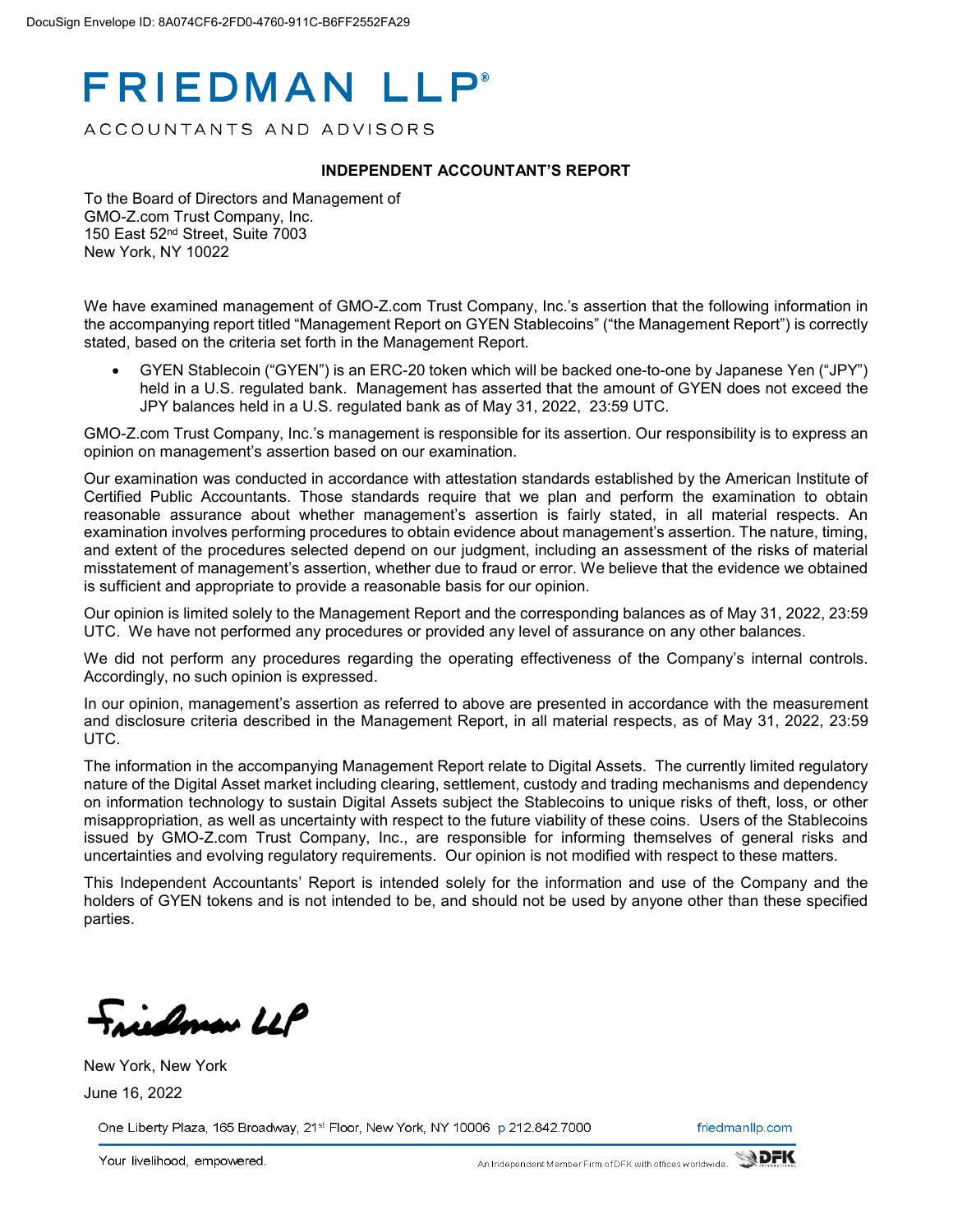### **Management Report on GYEN Stablecoins**

GMO-Z.com Trust Company, Inc. (the "Company") has issued Stablecoins to its customers. For each Stablecoin issued, the Company has received one corresponding Japanese Yen from its customers, which are held across one or more omnibus bank accounts at depository institutions insured by the Federal Deposit Insurance Corporation. The Stablecoin Accounts are established and segregated specifically for the Japanese Yen that correspond to the Stablecoins issued and in circulation.

The management of the Company makes the following assertion:

As of May 31, 2022, 23:59 UTC, the circulation of Stablecoins does not exceed the Japanese Yen balances held in their respective U.S. regulated banks.

|                                  | <b>GYEN Tokens issued and in</b><br>circulation <sup>1</sup> | Japanese Yen balance held in<br>$\mu$ custody <sup>2</sup> |
|----------------------------------|--------------------------------------------------------------|------------------------------------------------------------|
| <b>TOTAL GYEN in circulation</b> | 5,266,921,683                                                | ¥5,267,160,853                                             |

DocuSigned by: Robert kalkstein AE42950B53DB463.

 $\overline{\phantom{a}}$ 

6/17/2022

Robert Kalkstein, CFO GMO-Z.com Trust Company, Inc. May 31, 2022, 23:59 UTC

<sup>1</sup>Tokens reside on the Ethereum blockchain at the GYEN Smart contact address: [0xC08512927D12348F6620a698105e1BAac6EcD911](https://etherscan.io/address/0xC08512927D12348F6620a698105e1BAac6EcD911)

<sup>2</sup>The Japanese Yen are held by a third party custodian and are maintained by Etana Trust Company (a licensed trust company with the Colorado Division of Banking) in one or more omnibus bank accounts at depository institutions by the Federal Deposit Insurance Corporation ("FDIC"). The account is established specifically for the benefit of GMO Customers. Funds shall be held in manner allowing for maximum available FDIC insurance. There are no debts, liens, claims, security interests, or encumbrances of any kind in any of the funds, and there are no known conditions which would allow the immediate termination of the custody account agreement. Friedman LLP has not evaluated the specific terms between the Custodian and the depository institutions that hold the fiat balances, and thus makes no representations regarding these arrangements.

GMO-Z.com Trust Company, Inc. has evaluated subsequent events through the date the report is available to be issued and has determined that there are no subsequent events that require disclosure.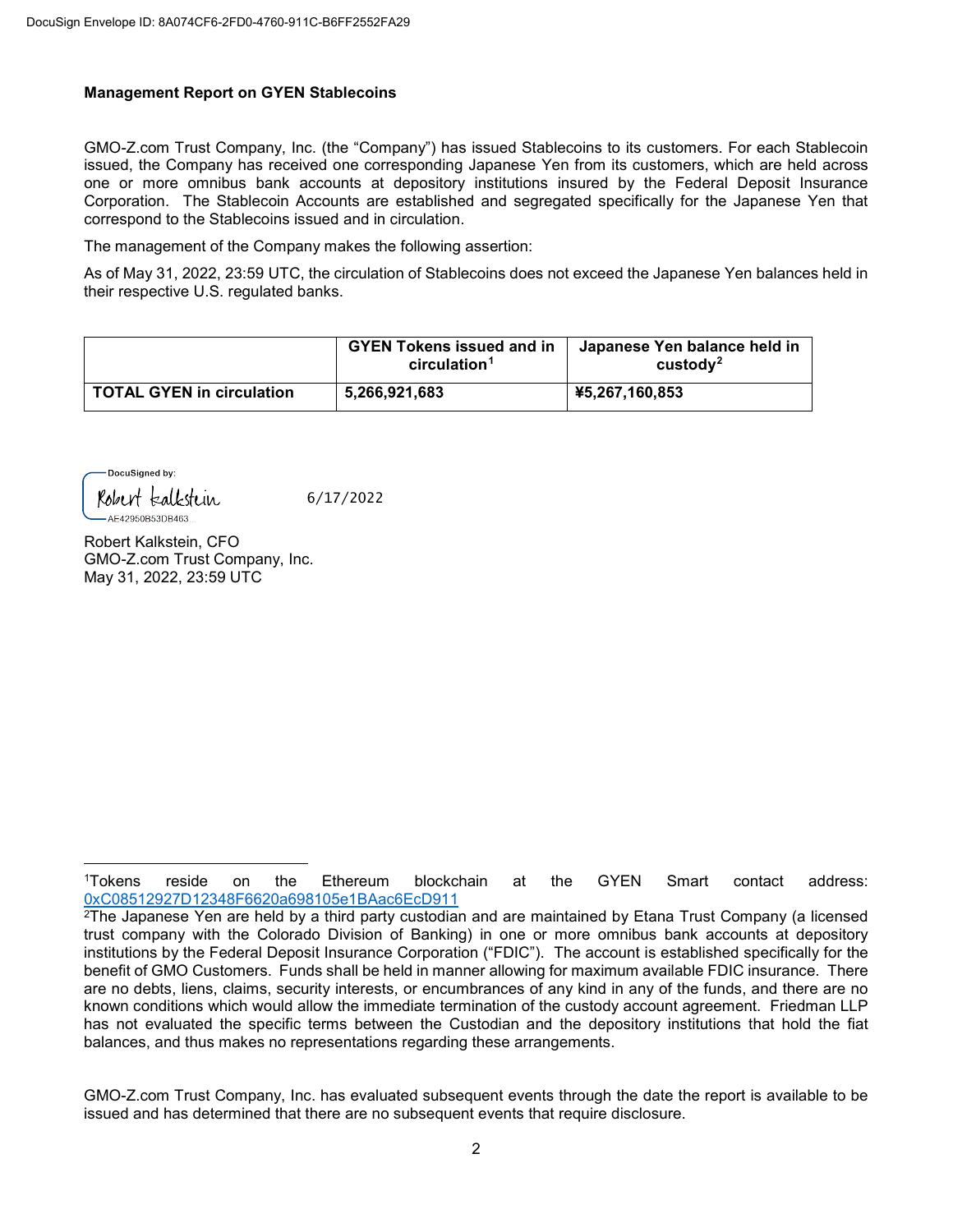### **Background Information Provided by GMO-Z.com Trust Company, Inc.**

*This information has not been examined by the Company's Independent Accountant*

GMO-Z.com Trust Company, Inc. ("GMO Trust") connects traditional finance and blockchain for everyone. GMO Trust issued GYEN, the world's first regulated Japanese yen-pegged stablecoin, and ZUSD, the new digital dollar. GYEN and ZUSD, both ERC-20 tokens, are each pegged 1:1 to the Japanese yen and U.S. dollar, respectively.

Established in 2020, GMO Trust was granted a limited purpose trust charter by the New York State Department of Financial Services and is a subsidiary of financial and IT conglomerate GMO Internet Group from Japan.

GMO Internet Group is an Internet and financial services industry leader, developing and operating Japan's most widely used domain, hosting & cloud, ecommerce, security, and payment solutions. The Group also includes the world's largest online FX trading platform, as well as online advertising, Internet media, and cryptocurrency related services. GMO Internet, Inc. (TSE: 9449) is headquartered in Tokyo, Japan.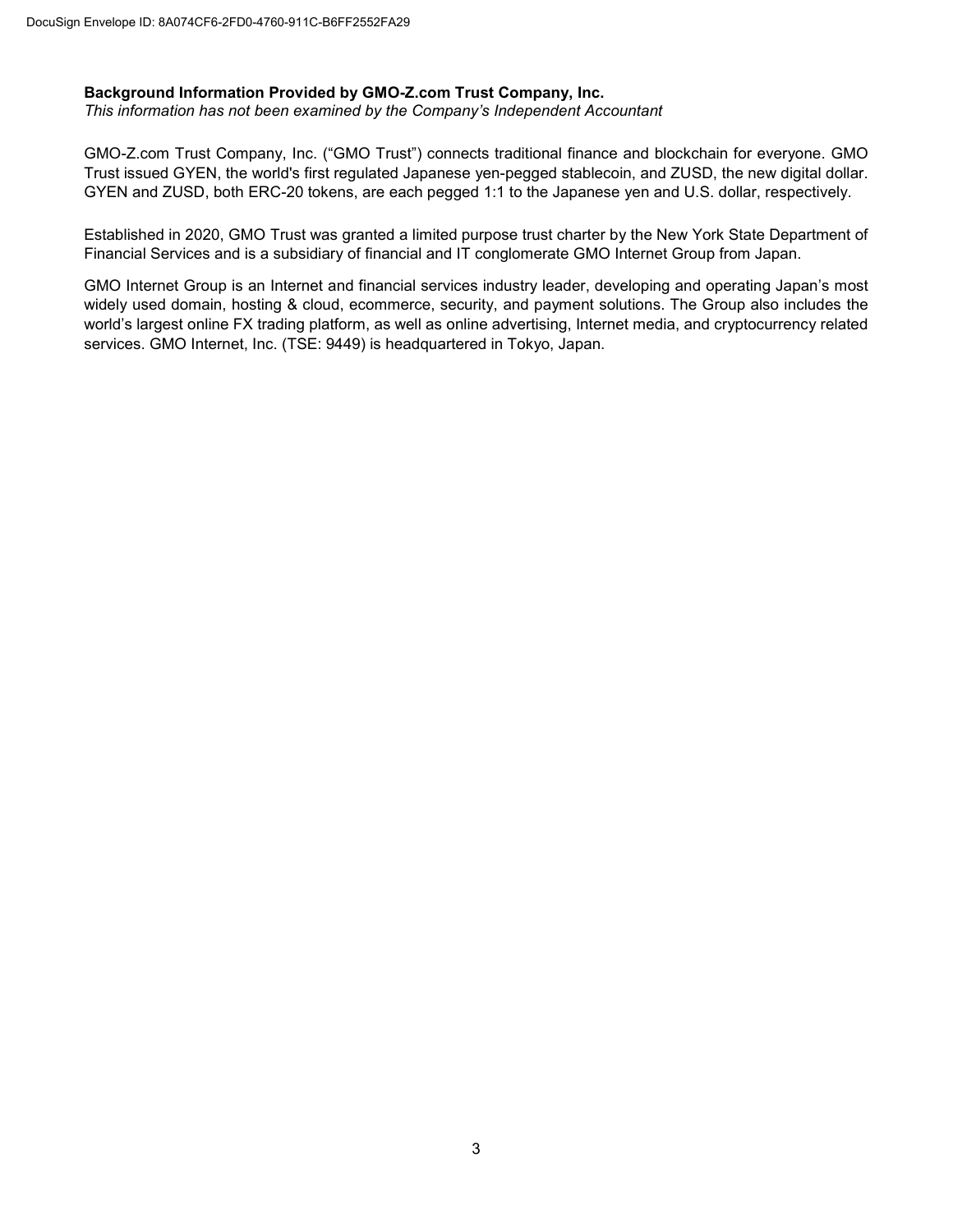# **FRIEDMAN LLP®**

ACCOUNTANTS AND ADVISORS

#### **INDEPENDENT ACCOUNTANT'S REPORT**

To the Board of Directors and Management of GMO-Z.com Trust Company, Inc. 150 East 52nd Street, Suite 7003 New York, NY 10022

We have examined management of GMO-Z.com Trust Company, Inc.'s assertion that the following information in the accompanying report titled "Management Report on ZUSD Stablecoins" ("the Management Report") is correctly stated, based on the criteria set forth in the Management Report.

• ZUSD Stablecoin ("ZUSD") is an ERC-20 token which will be backed one-to-one by US Dollars ("USD") held in a U.S. regulated bank. Management has asserted that the amount of ZUSD does not exceed the USD balances held in a US regulated bank as of May 31, 2022, 23:59 UTC.

GMO-Z.com Trust Company, Inc.'s management is responsible for its assertion. Our responsibility is to express an opinion on management's assertion based on our examination.

Our examination was conducted in accordance with attestation standards established by the American Institute of Certified Public Accountants. Those standards require that we plan and perform the examination to obtain reasonable assurance about whether management's assertion is fairly stated, in all material respects. An examination involves performing procedures to obtain evidence about management's assertion. The nature, timing, and extent of the procedures selected depend on our judgment, including an assessment of the risks of material misstatement of management's assertion, whether due to fraud or error. We believe that the evidence we obtained is sufficient and appropriate to provide a reasonable basis for our opinion.

Our opinion is limited solely to the Management Report and the corresponding balances as of May 31, 2022, 23:59 UTC. We have not performed any procedures or provided any level of assurance on any other balances.

We did not perform any procedures regarding the operating effectiveness of the Company's internal controls. Accordingly, no such opinion is expressed.

In our opinion, management's assertion as referred to above are presented in accordance with the measurement and disclosure criteria described in the Management Report, in all material respects, as of May 31, 2022, 23:59 UTC.

The information in the accompanying Management Report relate to Digital Assets. The currently limited regulatory nature of the Digital Asset market including clearing, settlement, custody and trading mechanisms and dependency on information technology to sustain Digital Assets subject the Stablecoins to unique risks of theft, loss, or other misappropriation, as well as uncertainty with respect to the future viability of these coins. Users of the Stablecoins issued by GMO-Z.com Trust Company, Inc., are responsible for informing themselves of general risks and uncertainties and evolving regulatory requirements. Our opinion is not modified with respect to these matters.

This Independent Accountants' Report is intended solely for the information and use of the Company and the holders of ZUSD tokens and is not intended to be, and should not be used by anyone other than these specified parties.

indonen LLP

New York, New York June 16, 2022

One Liberty Plaza, 165 Broadway, 21st Floor, New York, NY 10006 p 212.842.7000

friedmanllp.com

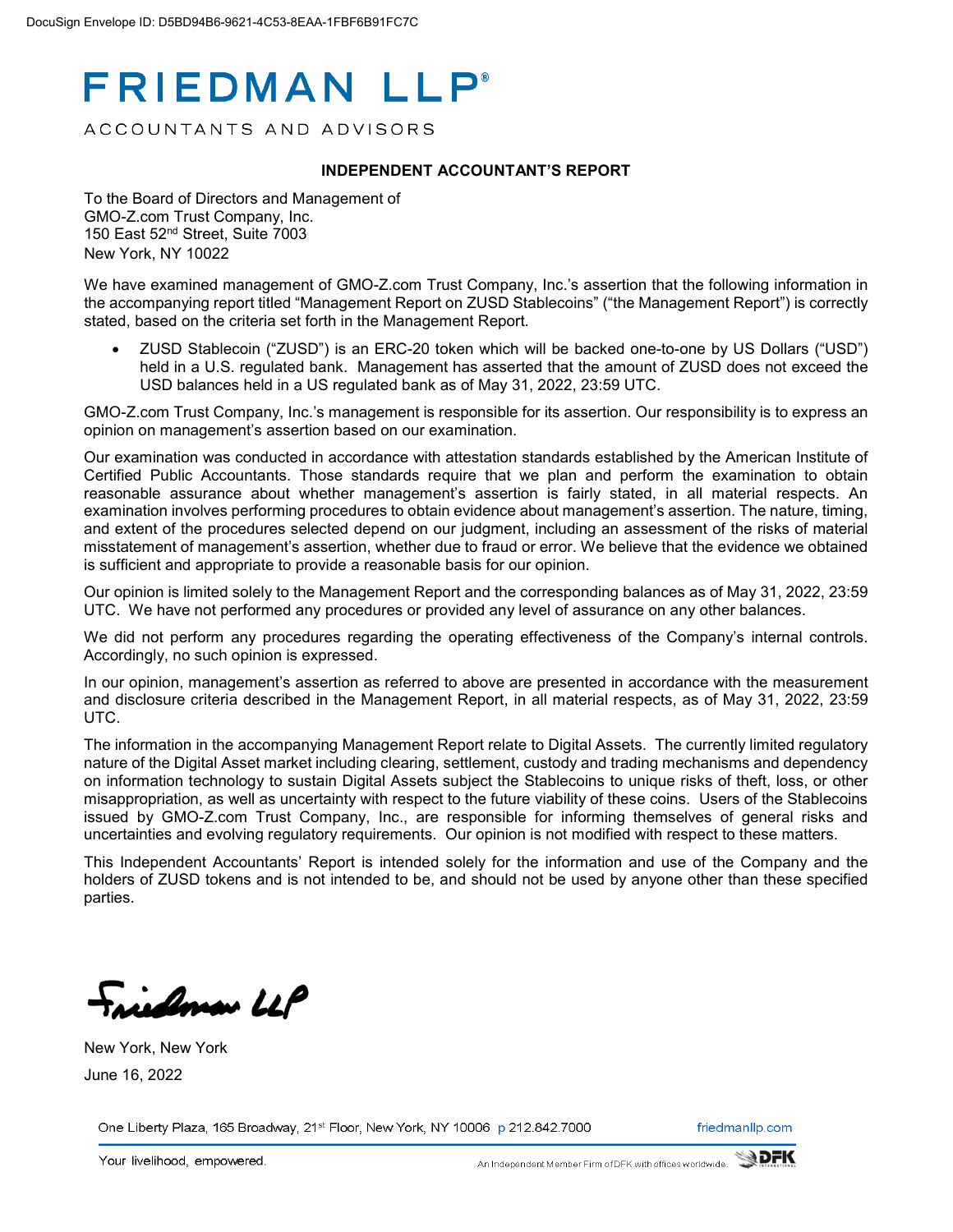### **Management Report on ZUSD Stablecoins**

GMO-Z.com Trust Company, Inc. (the "Company") has issued Stablecoins to its customers. For each Stablecoin issued, the Company has received one corresponding U.S. dollar from its customers, which are held across one or more omnibus bank accounts at depository institutions insured by the Federal Deposit Insurance Corporation. The Stablecoin Accounts are established and segregated specifically for the U.S. dollars that correspond to the Stablecoins issued and in circulation.

The management of the Company makes the following assertion:

As of May 31, 2022, 23:59 UTC, the circulation of Stablecoins does not exceed their respective U.S. Dollar balances held in their respective U.S. regulated banks.

|                                  | <b>ZUSD Tokens issued and in</b><br>circulation <sup>1</sup> | U.S. Dollar balance held<br>with custodian <sup>2</sup> |
|----------------------------------|--------------------------------------------------------------|---------------------------------------------------------|
| <b>TOTAL ZUSD in circulation</b> | 1.382.914                                                    | \$1,382,917                                             |

DocuSigned by: Robert kalkstein

AE42950B53DB463.

6/17/2022

Robert Kalkstein, CFO GMO-Z.com Trust Company, Inc. May 31, 2022, 23:59 UTC

 $\frac{1}{1}$ Tokens reside on the Ethereum blockchain at the ZUSD Smart Contract address: [0xc56c2b7e71b54d38aab6d52e94a04cbfa8f604fa](https://etherscan.io/address/0xc56c2b7e71b54d38aab6d52e94a04cbfa8f604fa)

<sup>2</sup> The U.S. Dollars are held by a third party custodian and are maintained by Etana Trust Company (a licensed trust company with the Colorado Division of Banking) in one or more omnibus bank accounts at depository institutions insured by the Federal Deposit Insurance Corporation ("FDIC"). The account is established specifically for the benefit of ZUSD token holders. Funds shall be held in manner allowing for maximum available FDIC insurance. There are no debts, liens, claims, security interests, or encumbrances of any kind in any of the funds, and there are no known conditions which would allow the immediate termination of the custody account agreement. Friedman LLP has not evaluated the specific terms between the Custodian and the depository institutions that hold the fiat balances, and thus makes no representations regarding these arrangements.

GMO-Z.com Trust Company, Inc. has evaluated subsequent events through the date the report is available to be issued and has determined that there are no subsequent events that require disclosure.